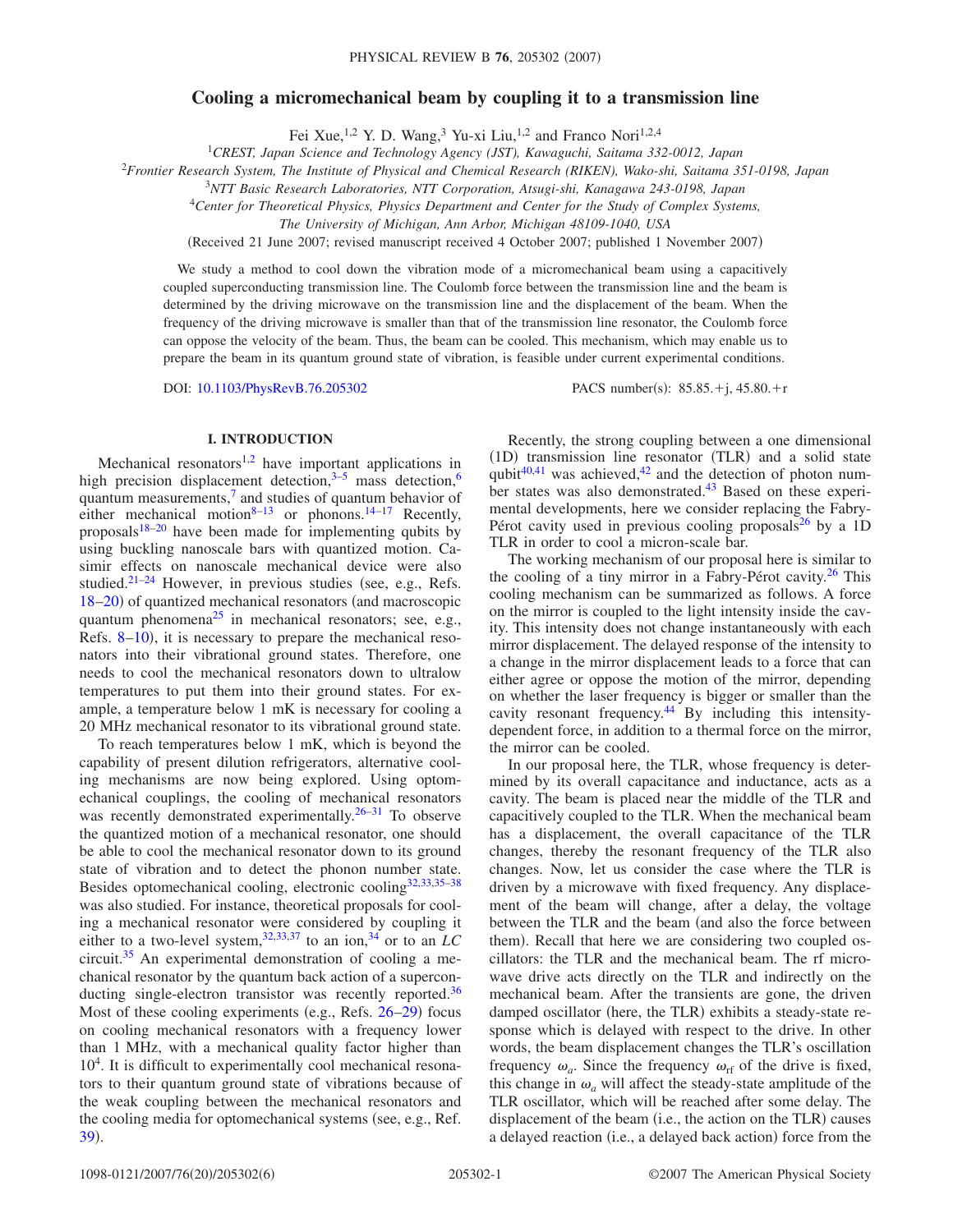TLR to the beam. The delay is determined by the damping rate of the TLR. When the frequency of the microwave  $\omega_{\text{rf}}$  is smaller than the resonant frequency  $\omega_{a0}$  of the TLR, this back-action force opposes the motion the beam, thereby damping the Brownian motion of the beam.

This cooling mechanism studied here is also related to the mechanism recently employed in Refs. [35](#page-5-20) and [46.](#page-5-32) There, cooling is produced by a capacitive force which is phase shifted relative to the cantilever motion. In their setup, when the cantilever oscillates, its motion modulates the capacitance of an *LC* circuit, therefore modulating its resonant frequency. This resonant frequency, and the potential across the capacitance, is modulated relative to the fixed frequency of the applied rf drive. The modulated force linked to this po-tential shifts the resonant frequency of the cantilever.<sup>35[,46](#page-5-32)</sup> Because of the finite response time of the *LC* circuit, there is a phase lag in the force, relative to the motion. When the rf frequency is smaller than the resonant frequency, the phase lag produces a force that opposes the cantilever velocity, producing damping. When this damping is realized without introducing too much noise in the force, then the cantilever is cooled.

Our analysis, presented below, shows that it is possible to cool a 2 MHz beam, initially at  $\sim$  50 mK, down to its quantum vibrational ground state at around 0.07 mK. This is a cooling factor of about 1/700. Our proposed device, which is a combination of the devices in Refs. [36](#page-5-24) and [42,](#page-5-29) should be realizable in experiments. Moreover, because of its on-chip structure, our device has some practical advantages to be integrated in dilution refrigerators and be operated on, while optomechanical systems need an additional optical system.

# **II. DEVICE**

Our proposed device is illustrated in Fig.  $1(a)$  $1(a)$ . A doubly clamped microbeam is placed in the middle of a 1D superconducting TLR formed by thin coplanar striplines. The central stripline has a length *l* and with a capacitance  $C_a/l$  and an inductance  $L_a/l$ , per unit length. For not-very-high frequencies, the equivalent circuit of the stripline is an infinite series of inductors with each node capacitively connected to the ground, as shown in Fig.  $1(b)$  $1(b)$ . It can be described as a series of resonators that accommodate different resonant modes.<sup>42</sup> Since the length of the microbeam is much smaller than that of the 1D TLR, we consider the voltage in the middle of the 1D TLR to be the voltage  $V_a(t)$  on the beam. Here, we only consider the mode with the largest coupling, i.e., the lowest mode<sup>42</sup> coupled to the beam. The 1D TLR is coupled to both two semi-infinite TLRs to the left and right, via the capacitors  $C_0$ , and the beam via the capacitor  $C_b$ . Thus, the boundary conditions and the voltage of the 1D TLR are modified by these additional capacitors. When  $C_0, C_b \ll C_a$ , the circuit can be approximated by a 1D TLR with a modified frequency

$$
\omega_a = \frac{1}{\sqrt{L_a C_t}},\tag{1}
$$

with  $C_t = C_a + C_b + 2C_0$ . Actually, due to its coupling to the environment, the 1D superconducting TLR acts as a cavity

<span id="page-1-0"></span>

FIG. 1. (Color online) (a) Schematic layout for the proposed device and (b) its equivalent circuit. A superconducting coplanar stripline, forming a 1D TLR, provides a cavity. A doubly clamped beam (central small dark red rectangle) is placed between two horizontal superconducting lines. This red beam is capacitively coupled to the central (hatched) superconducting line at a maximum of the voltage standing wave in the 1D TLR. The capacitances  $C_0$  allow the input and output signals to be coupled to the central (hatched) stripline. This allows us to measure the amplitude and phase of the 1D TLR and apply dc and rf pulses to the 1D TLR.

with finite quality factor  $Q_a = \omega_a/2\gamma$ , where  $2\gamma$  is the damping rate of the 1D TLR.

The fundamental vibration mode of the doubly clamped beam can be approximated by a mechanical resonator with frequency  $\omega_b$  and effective mass  $m$ . The beam is coupled to a conductor (the 1D TLR) via a capacitor, and its equivalent circuit is illustrated in Fig. [2.](#page-1-1) The beam is exposed to a Coulomb force from the 1D TLR. Please note that for the case we studied in this paper, the amplitudes of the oscillates are small and thus the beam is essentially in the linear regime. For a review of nonlinear oscillators, see, e.g., Ref. [45.](#page-5-33)

### **III. COULOMB FORCE ON THE BEAM**

This force gives rise to a cooling mechanism which is similar to the cavity cooling of the vibrating mirror in Ref. [26.](#page-5-16) As shown in Fig.  $2(a)$  $2(a)$ , it is assumed that the beam vi-

<span id="page-1-1"></span>

FIG. 2. (Color online) (a) Schematics of the beam (mass and spring) capacitively coupled to a conductor and (b) its equivalent circuit. The charging energy of the beam is determined by the voltage  $V_a$  and variable capacitor  $C_b$  between the beam and the 1D transmission line.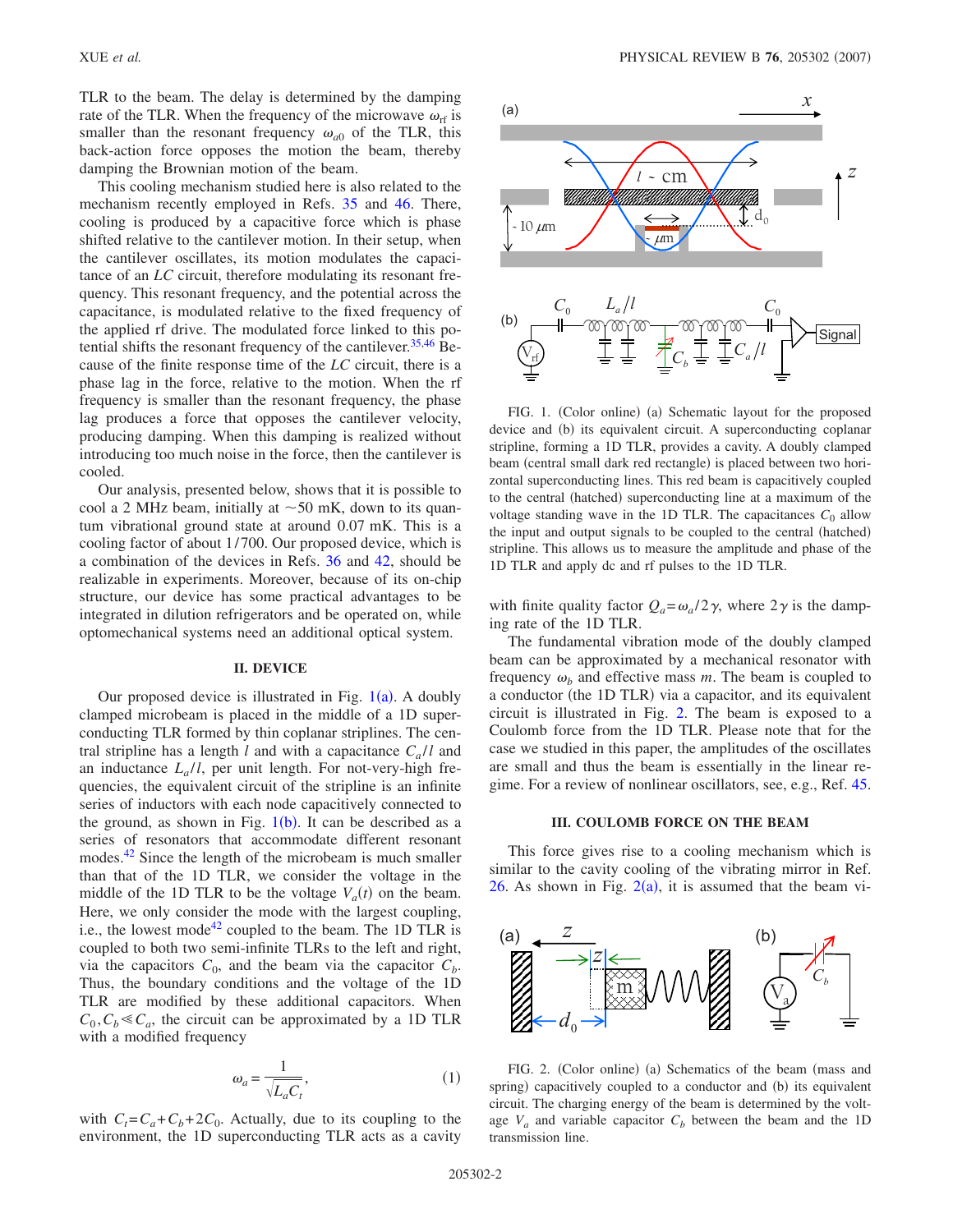brates around its equilibrium position with an amplitude  $z(t) \equiv z$ , which is much smaller than the distance  $d_0$  between its equilibrium position and the TLR, i.e.,  $z \ll d_0$ . The averaged Coulomb force on the beam can be written  $\text{as}^{35}$ 

$$
F_C(z) = \frac{d_0}{4(d_0 - z)^2} C_{b0} V_a^2(z),\tag{2}
$$

<span id="page-2-0"></span>when  $\omega_a \ge \omega_b$ . Here,  $C_{b0}$  is the capacitance between the beam and TLR for *z*=0. Assuming that an external driving source  $V_d = V_{rf} \cos(\omega_{rf}t)$  acts on the central TLR via the capacitor  $C_0$ ,  $V_a^2(z)$  will reach a steady amplitude after a time delay  $\tau_d \sim 1/\gamma$ . To first order in *z*, Eq. ([2](#page-2-0)) can be rewritten as

$$
F_C(z) \cong F_0 + K'z,\tag{3}
$$

where the effective elastic constant  $K'$  of the Coulomb force on the beam by the TLR is

$$
K' = K_E D(\alpha) \left[ 1 - \alpha^2 \frac{C_{b0}}{C_{t0}} D(\alpha) \left( \alpha^2 - 1 + \frac{1}{Q_a^2} \right) \right].
$$
 (4)

The term  $F_0$ , which is independent of the displacement of the beam, will change the equilibrium position of the beam.  $F_0$ does not contribute to the cooling of the beam and can be canceled by applying an appropriate dc voltage between the TLR and the beam. Therefore, hereafter it will be omitted. The term

$$
K_E = \frac{C_{b0} V_{\text{rf}}^2}{2d_0^2} \tag{5}
$$

describes the coupling strength between the beam and the TLR.  $C_{t0}$  is the total capacitance of the TLR for  $z=0$ .

$$
D(\alpha) = \left[ (\alpha^2 - 1)^2 + \frac{\alpha^2}{Q_a^2} \right]^{-1}
$$
 (6)

is a dimensionless parameter determined by the ratio

$$
\alpha = \frac{\omega_{\rm rf}}{\omega_a}.\tag{7}
$$

 $D(\alpha)$  takes its maximum value on resonance  $\omega_{\text{rf}}/\omega_a = 1$ . The typical behavior of  $K'$ , versus the detuning

$$
\Delta = \omega_{\rm rf} - \omega_{a0},\tag{8}
$$

is plotted in Fig. [3.](#page-2-1) Here,  $\omega_{a0}$  is the frequency of the TLR for *z*=0. There is an optimal detuning point for the driving microwave where  $K'$  takes its maximum value. As shown in Fig. [3,](#page-2-1) the sign of the effective elastic constant  $K'$  of the Coulomb force is determined by the detuning between the frequency of the driving microwave  $(\omega_{rf})$  and that of the TLR  $(\omega_{a0})$ . When  $\omega_{rf} < \omega_{a0}$ , additional damping is induced by the Coulomb force, cooling the beam because of its delayed response to the displacement of the beam.

#### **IV. COOLING MECHANISM**

We define the effective temperature  $T_{\text{eff}}$  of the fundamental vibration mode of the beam according to the equipartition law

<span id="page-2-1"></span>

FIG. 3. (Color online) The effective elastic constant *K'* (arbitrary units) versus the detuning  $\Delta = \omega_{\text{rf}} - \omega_{a0}$  (scaled by  $\gamma$ ). When  $\omega_{\text{rf}} < \omega_{a0}$ , the beam can be cooled. Here, the region  $\Delta > 0$  ( $\Delta < 0$ ) is shaded by the red (blue) color, representing the heating (cooling) of the beam, respectively.

$$
T_{\rm eff} = K_{\rm eff} \frac{\langle z^2 \rangle}{k_B},\tag{9}
$$

<span id="page-2-2"></span>where  $k_B$  is the Boltzmann constant and  $K_{\text{eff}}$  a modified elastic constant of the beam after considering the existence of the TLR. In some papers (e.g., in Refs. [26](#page-5-16) and [31](#page-5-17)), the effective temperature is defined and/or estimated from the *original* elastic constant  $K_0$  of the beam, instead of the *effective* elastic constant  $K_{\text{eff}}$  of the beam. For the case when the effective elastic constant  $K'$  of the force  $F_C$  is much smaller than the original elastic constant  $K_0$  of the beam, the definition in Eq.  $(9)$  $(9)$  $(9)$  and the one in Refs. [26](#page-5-16) and [31](#page-5-17) give almost the same result of the effective temperature. However, please note that for a large effective elastic constant  $K'$  of the force  $F_C$ , one should not neglect the modification of the elastic constant of the beam.

The Coulomb force from the TLR has two effects on the mean kinetic energy of the beam. First, because of its delayed response to the displacement of the beam, the Coulomb force introduces additional damping in the beam motion, thereby increases or reduces the mean kinetic energy of the beam. Below, it is shown that the damping rate of the beam increases when  $\omega_{\text{rf}} < \omega_{a0}$ . Second, fluctuations in the Coulomb force from the TLR also introduce additional noise in the motion of the beam, thereby increasing the mean kinetic energy of the beam. The balance of these two competing effects gives the theoretical lower limit of the attainable effective temperature by this cooling mechanism.

To evaluate the cooling effect of the Coulomb force from TLR, we use the following equation of motion for the beam[:26](#page-5-16)

<span id="page-2-3"></span>
$$
m\frac{d^2z}{dt^2} + m\Gamma\frac{dz}{dt} + K_0 z = F_{\text{th}} + \int_0^t \frac{dF_c[z(t')]}{dt'}h(t - t')dt',
$$
\n(10)

where  $\Gamma = \omega_b / Q_b$  describes the coupling strength between the beam and its thermal environment. Here,  $Q_b$  is the quality factor of the beam,  $K_0 = m\omega_b^2$  the elastic constant of the beam, and  $F_{\text{th}}$  the thermal noise force on the beam, with a spectral  $density<sup>47</sup>$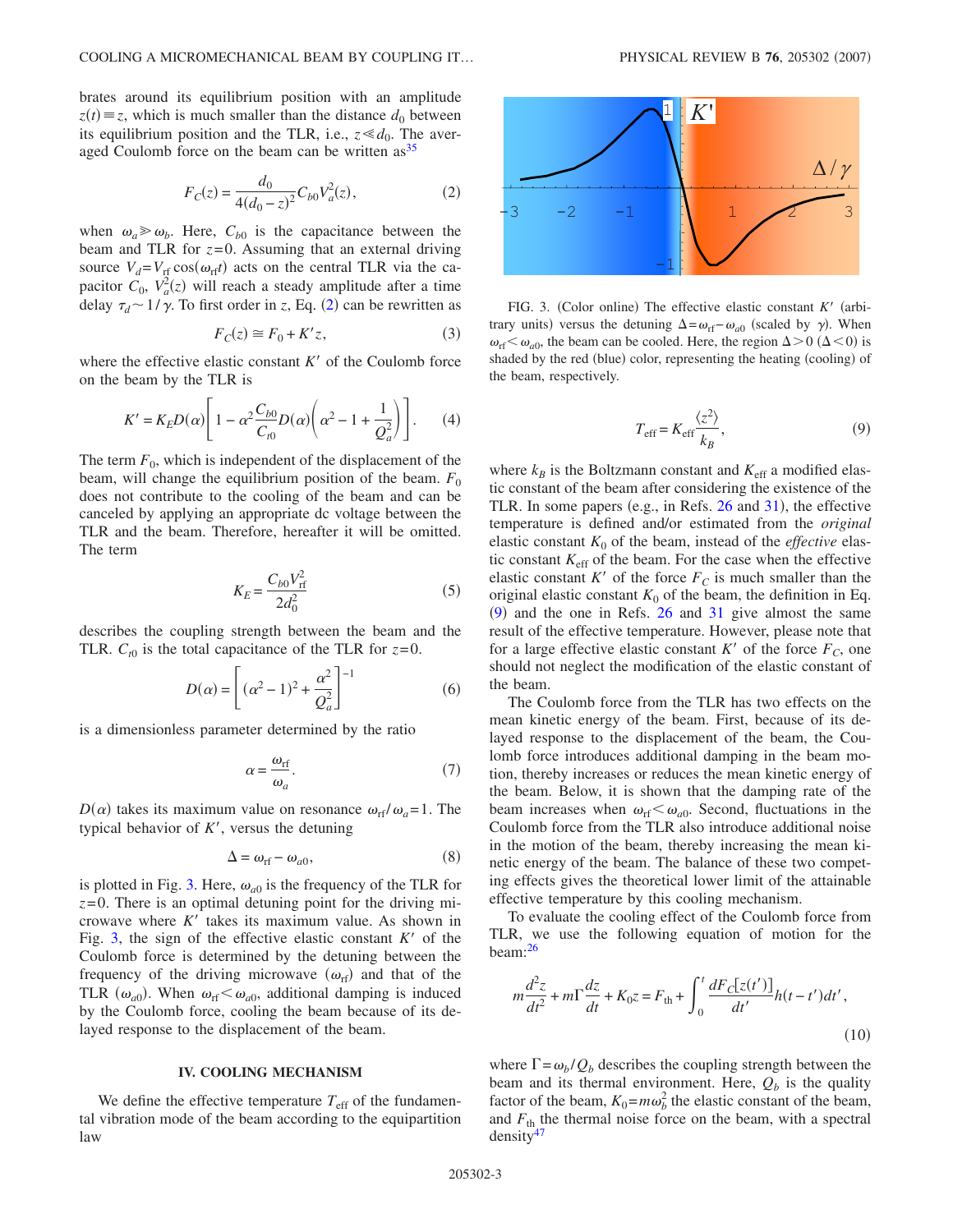$T_0$  is the temperature of the environment.  $F_C(z)$  is the Coulomb force on the beam, acting on the beam via a delay function:

$$
h(t) = 1 - e^{-\gamma t},\tag{12}
$$

for  $t > 0$ . Using the Laplace transform, we obtain the meansquared motion of the beam:

$$
\langle z^2 \rangle = \frac{k_B T_0 \omega_{a0}^2 \Gamma}{\pi K_0} \int_{-\infty}^{+\infty} d\omega \left[ \left( \omega^2 - \frac{K_{\rm eff}}{K_0} \omega_{a0}^2 \right)^2 + \omega^2 \Gamma_{\rm eff}^2 \right]^{-1} . \tag{13}
$$

There are three measurable effects on the vibration mode  $\omega_b$ of the beam from  $F_C(z)$ : a modified effective elastic constant *K*eff,

$$
K_{\rm eff} = K_0 \bigg( 1 - \frac{1}{1 + \beta^2} \frac{K'}{K_0} \bigg),\tag{14}
$$

<span id="page-3-3"></span><span id="page-3-0"></span>a modified damping rate  $\Gamma_{\rm eff}$ ,

$$
\Gamma_{\rm eff} = \Gamma \left( 1 + Q_b \frac{\beta}{1 + \beta^2} \frac{K'}{K_0} \right),\tag{15}
$$

with  $\beta = \omega_b / \gamma$ , and additional noise in the motion of the beam generated by the fluctuation of  $F_C(z)$ .

For the case  $|K'|/K_0 \le 1$ , neglecting fluctuations of  $F_C(z)$ in Eq.  $(10)$  $(10)$  $(10)$ , the steady value of the mean-squared motion of the beam is given by

$$
\langle z^2 \rangle \approx k_B T_0 \frac{\Gamma}{\Gamma_{\text{eff}}},\tag{16}
$$

<span id="page-3-1"></span>which defines an effective temperature of the beam. For the case when  $|K'| \approx K_0$  or  $|K'| > K_0$ , the frequency of the beam will be greatly shifted away from the original one, resulting in weak cooling of the beam. $37$ 

# **V. EFFECTS OF FLUCTUATIONS OF**  $F_C(z)$

In the above discussions, we did not consider the effect of fluctuations of  $F_C(z)$  on the effective temperature. Equation ([15](#page-3-0)) shows that the damping rate of the beam is modified because of the existence of the TLR. Thus, the effective temperature is changed [see Eqs.  $(9)$  $(9)$  $(9)$  and  $(16)$  $(16)$  $(16)$ ]; however, according to the fluctuation and dissipation theorem, dampings are always accompanied with noises. We now study noises on the beam introduced by the force  $F_C$  of the TLR. Actually, there are several noise sources affecting  $F_C(z)$ , such as fluctuations in the driving microwave, back action due to measurements on the TLR, and thermal noise in the TLR. Among these noise sources, the thermal noise provides an intrinsic limit of the fluctuations of  $F_C(z)$ . Therefore, a lower limit  $S_{\text{TLR}}$  of the spectral density of  $F_C(z)$  can be obtained by considering the voltage fluctuation  $S_V$  from the thermal noise in the TLR, which is given by  $S_V = 4k_B T_0 R$ , with  $R = 2\gamma L_a$  the effective resistance in the TLR. The voltage fluctuation  $S_V$ gives rise to a fluctuation of the charge on the capacitor  $C<sub>b</sub>$ ,

giving rise to fluctuations of  $F_C(z)$  on the beam through the capacitor  $C_b$ . Since  $C_b \approx C_{b0}$  for small vibration amplitudes of the beam, we find that the thermal noise in the TLR gives a fluctuation of  $F_C(z)$  on the beam,

$$
S_{\text{TLR}} = 2k_B T_0 D(\alpha) R C_{b0} K_E. \tag{17}
$$

Assuming an Ohmic friction for the beam, the temperature  $T'$  and the damping rate  $\Gamma'$  of the beam and the spectral density *S* of the noise on the beam have the following relation[:48](#page-5-35)

$$
S \propto \Gamma' \omega \coth \frac{\hbar \omega}{2k_B T'}.
$$
 (18)

For not-very-low temperature near the beam's resonant frequency, we find that an effective temperature of the beam could be related to the spectral density *S* and the damping rate of the beam:  $T' \propto S/\Gamma'$ . Therefore, after considering the fluctuation and dissipation theorem, we further modify the effective temperature of the beam to

$$
T_{\rm eff} = T_0 \left( \frac{\Gamma}{\Gamma_{\rm eff}} \right) \frac{S_{\rm TLR} + S_{\rm th}}{S_{\rm th}},\tag{19}
$$

<span id="page-3-2"></span>where we only take into account the thermal noise in the TLR. Indeed, the attainable lowest effective temperature of the beam would be higher than the above limit, since there are also other fluctuations acting on the beam, from both the driving microwave and the back action of the measurement on the beam. These fluctuations would add more noises, which depend on the special parameters of the circuit for the driving microwave and the circuit for the measurement, e.g., the noise from amplifiers,  $46$  in the numerator of Eq. ([19](#page-3-2)). We do not address them here.

### **VI. COOLING ABILITY**

Now let us estimate the cooling effect  $T_{\text{eff}}/T_0$ . Using ex-perimentally feasible parameters,<sup>36[,42](#page-5-29)</sup> we take  $\omega_{a}$  = 10 GHz,  $\gamma$ =200 kHz,  $d_0$ =0.1  $\mu$ m,  $C_{b0}$ =400 aF,  $C_{t0}$ =10<sup>3</sup>  $C_{b0}$ , and  $K_0$ =10 N/m. When the driving power of the microwave is set at  $V_{\text{rf}}$ =0.05 mV, the effective spring constant *K'* of the Coulomb force can be as large as 0.55 N/m for optimal detuning of the driving microwave. It is possible to obtain stronger coupling between the beam and the TLR by increasing the driving power of the microwave, as long as the voltage *Va* between the beam and the TLR is kept below the breakdown voltage. Using the parameters listed above and assuming  $Q_b$ =10<sup>5</sup>, the cooling effect  $T_{\text{eff}}/T_0$  depends on the oscillating frequency  $\omega_b$  of the beam and the detuning  $\Delta$ , as shown in Fig. [4.](#page-4-0) In Fig. [4,](#page-4-0) we assume  $|K'| \ll K_0$ , and then take the effective spring constant  $K_{\text{eff}} \approx K_0$  in Eq. ([14](#page-3-3)). Otherwise, the optimal value of  $\omega_b/\gamma$  to reach the lowest  $T_{\text{eff}}$ will be slightly drifting away from unity. $37$  The best cooling effect on a 200 kHz beam is estimated to be  $T_{\text{eff}}/T_0 \approx 3.6$  $\times 10^{-4}$  for the parameters given above. Therefore, if this beam is precooled by the dilution refrigerator to a temperature of 1 K, it can be further cooled down to 0.36 mK using the TLR.

For a 2 MHz beam, we use a stronger microwave  $V_{\text{rf}}$ =0.5 mV. The best cooling effect is about  $T_{\text{eff}}/T_0 \approx 1.4$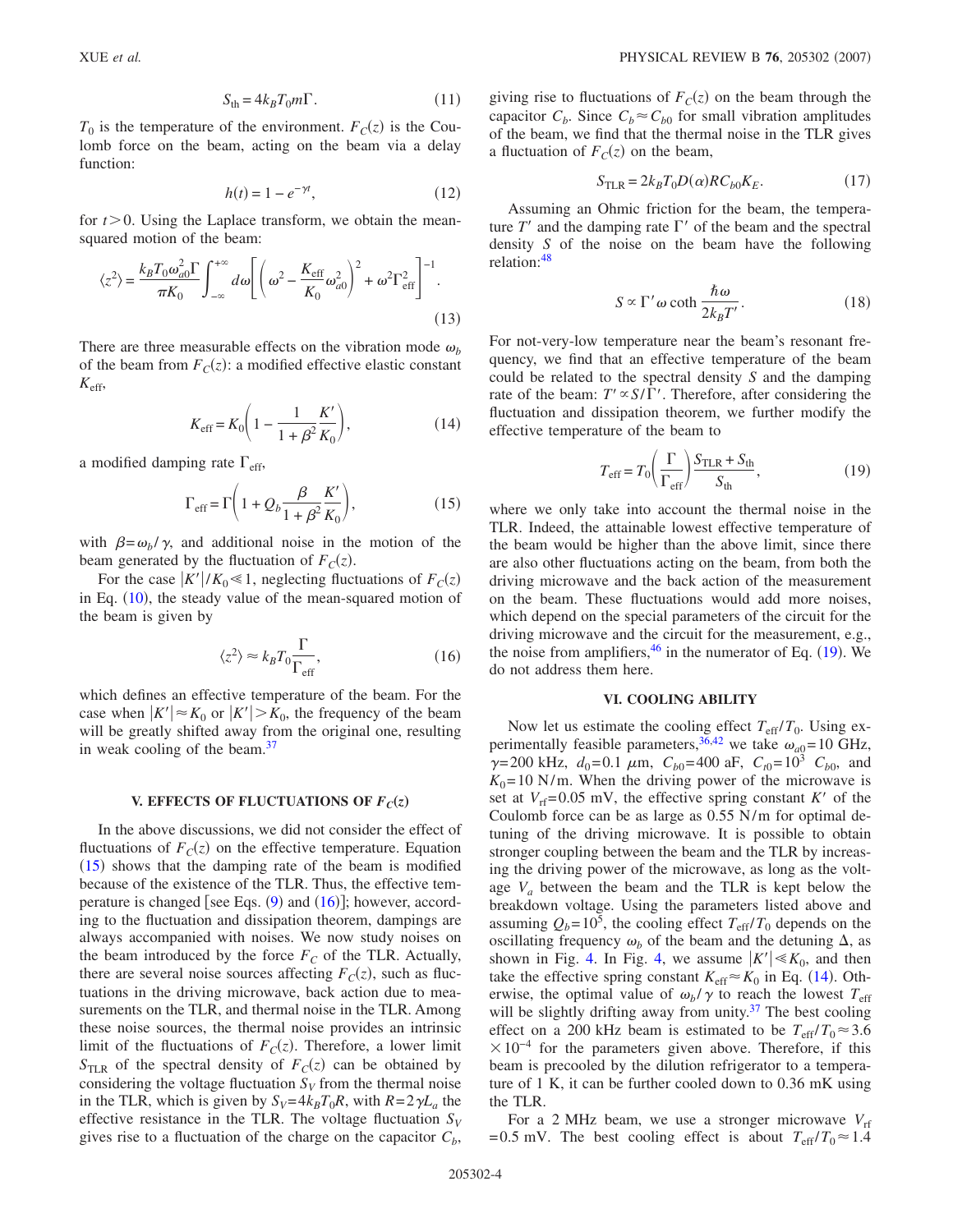<span id="page-4-0"></span>

FIG. 4. (Color online) Cooling effect  $T_{\text{eff}}/T_0$  versus the oscillating frequency of the beam  $\omega_b$  and the detuning  $\Delta = \omega_{\text{rf}} - \omega_{a0}$ , both rescaled by  $\gamma$ , for the typical parameters listed in the text. There is a cooling window for  $\omega_b$  and  $\Delta$ . The cooling effect is normalized to unity. The vertical bar at the right refers to cooling effects (in blue) and not heating (in red). The darker blue corresponds to a greater cooling effect  $T_{\text{eff}}/T_0$ . The beam is heated in the red region and becomes unstable in the green region.

 $\times 10^{-3}$  with  $\gamma$ =2 MHz. If the beam is precooled by the dilution refrigerator to a temperature of 50 mK, it could be further cooled down to 0.07 mK by the TLR. This implies that the thermal phonons in the 2 MHz beam will be less than 0.24, where a quantum description is expected.<sup>49[,50](#page-5-37)</sup> It should be noticed that when the beam reaches a quantum regime, a quantum theory is expected to give the cooling efficiency in the quantum regime.

Above, we do not consider matching the impedance of the TLR to that of the conventional microwave components. $42$ To obtain an optimal impedance, e.g., 50  $\Omega$ , of TLR, one needs to carefully design the geometry of the TLR and the beam. If one simply considers the TLR as a straight coplanar transmission line, then  $C_{t0}$  might be  $\sim$ 1 pF for a 10 GHz TLR. Thus, a larger  $C_{b0}$  is necessary for this larger  $C_{t0}$  to maintain the cooling effects described above.

#### **VII. DISCUSSIONS**

The fabrication of superconducting TLR now is good enough to provide a 1D TLR with an electrical quality factor as high as  $10^6$ . The reduced effective temperature  $T_{\text{eff}}$  of the beam can be inferred from the power spectrum of the 1D TLR around the oscillating frequency  $\omega_b$ , whose integral is proportional to the effective temperature. Detection of microwave photon was achieved in recent experiments, capable of resolving a single microwave photon number.<sup>43</sup> Therefore, in principle, the information of the beam could be inferred by detecting the field in the TLR.

The working principle of our proposal is similar to that in the optomechanical cooling by a Fabry-Pérot cavity.<sup>26</sup> The cooling or heating is determined by the detuning between the driving laser and cavity, which is determined by the detuning between the driving microwave and the TLR in our case. In both cases, a high mechanical quality factor is needed, since it measures heating effects on the beam by its thermal environments.

Our proposal is also similar to the one in Ref. [35,](#page-5-20) which deals with a cantilever and a coupled *LC* circuit. Here, we consider a doubly clamped beam coupled to a coplanar TLR. Besides considering different physical systems, in Ref. [35,](#page-5-20) they analyze only *two* special detunings between the frequency of the driven microwave and the resonant frequency of the *LC* circuit. Here, we present a more general result for the effective elastic constant versus the detuning, valid for all values of the detuning between the frequency of the driven microwave and the resonant frequency of the TLR. We also explain how the damping rate of the beam and the noise on the beam are changed by the TLR. Our studies enable us to optimize the setup of experimental parameters for achieving a lower effective temperature of the beam, as shown in Fig. [4.](#page-4-0)

Since the best cooling is obtained when  $\omega_b / \gamma \approx 1$ , the cooling efficiency of optical-cavity cooling would be efficient for beams with tens of megahertz, or even higher frequency, considering current experimental parameters. For a typical optical cavity, with a resonant frequency of  $\sim$ 10<sup>14</sup> Hz, the damping rate is about 10<sup>8</sup> Hz, for an optical quality factor 10<sup>6</sup>, making it favorable for cooling a 100 MHz beam. However, to cool a beam with an  $\sim$  1 MHz vibration frequency, the optimal damping rate of the optical cavity would also be  $\sim$  1 MHz. This requires an optical quality factor  $\sim 10^8$  for a tiny mirror. A high mechanical quality factor is also required at the same time, which is a great challenge for the fabrication of the tiny mirror. However, in our case, the damping rate of the TLR can be as small as 200 kHz. The damping rate of the TLR can be easily increased to match the frequency of the beam by attaching an additional circuit to the TLR, while it is very difficult to decrease the damping rate of an optical cavity to match the lower-frequency beam. Thus, a megahertz beam could be cooled down to its quantum ground state and also reach the regime  $\gamma \ll \omega_b$ , where the cavity linewidth is much smaller than the mechanical frequency and the corresponding cavity detuning. Then, the photon sidebands could be resolved when the beam is cooled down to the quantum regime.<sup>50</sup> A recent interesting study of the lower limit for resonator-based side-band cooling can be found in Ref. [51.](#page-5-38)

# **ACKNOWLEDGMENTS**

We thank M. Grajcar, S. Ashhab, and K. Maruyama for helpful discussions. F.N. was supported in part by the U.S. National Security Agency (NSA), Army Research Office (ARO), Laboratory of Physical Sciences (LPS), the National Science Foundation Grant No. EIA-0130383, and the JSPS CTC program. Y.D.W. was partially supported by the JSPS KAKENHI (No. 18201018).